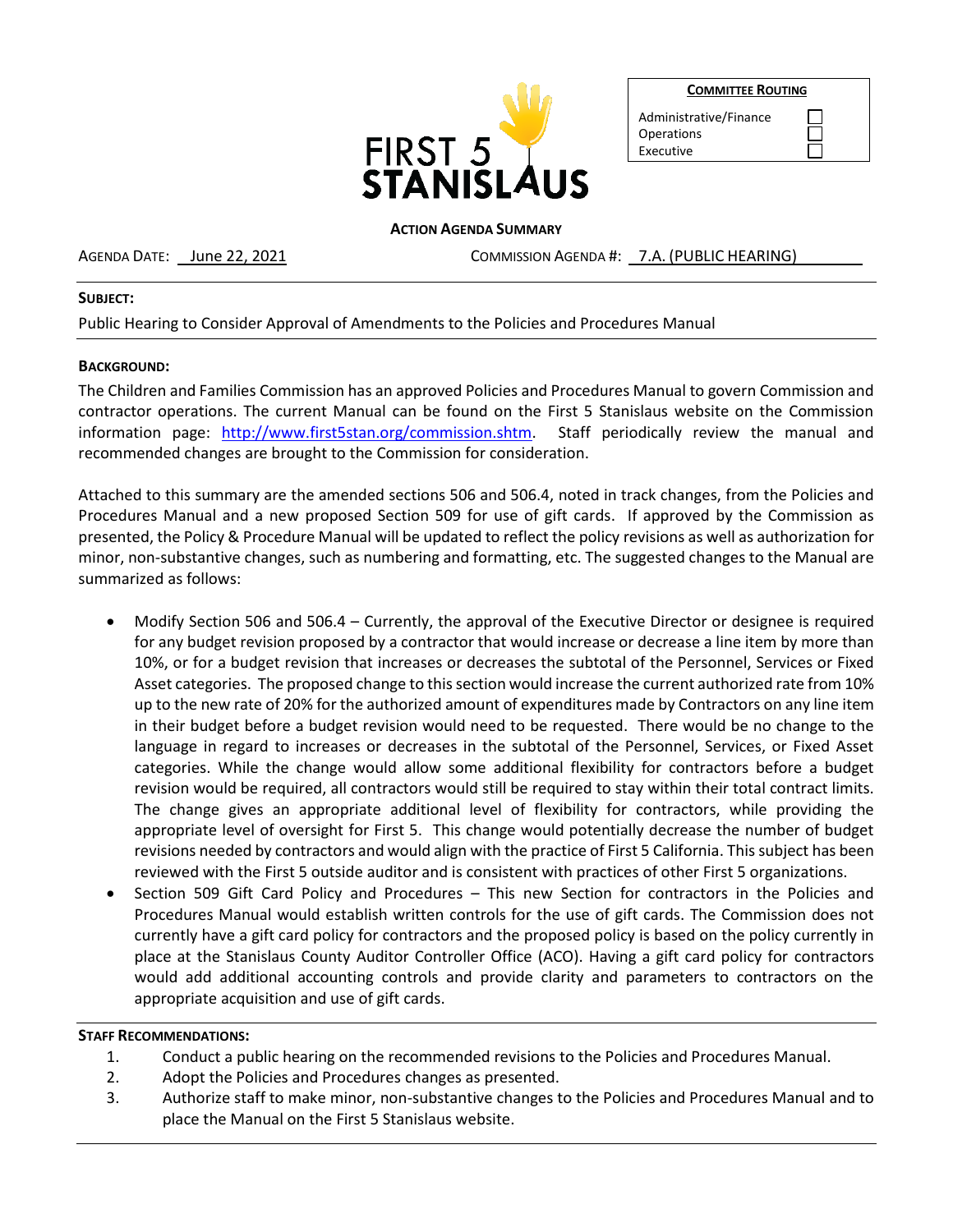## **FISCAL IMPACT:**

There is no direct fiscal impact associated with this agenda item.

### **COMMISSION ACTION:**

| On motion of Commissioner and the motion of Commissioner |                          |  |  |  |  |
|----------------------------------------------------------|--------------------------|--|--|--|--|
| And approved by the following vote:                      |                          |  |  |  |  |
|                                                          |                          |  |  |  |  |
|                                                          | Noes: Commissioner(s):   |  |  |  |  |
| Excused or Absent Commissioner(s):                       |                          |  |  |  |  |
|                                                          |                          |  |  |  |  |
|                                                          | Approved as recommended. |  |  |  |  |
|                                                          | Denied.                  |  |  |  |  |

3) Approved as amended.

Motion:

Attest: \_

Kellie Edwards – Confidential Assistant IV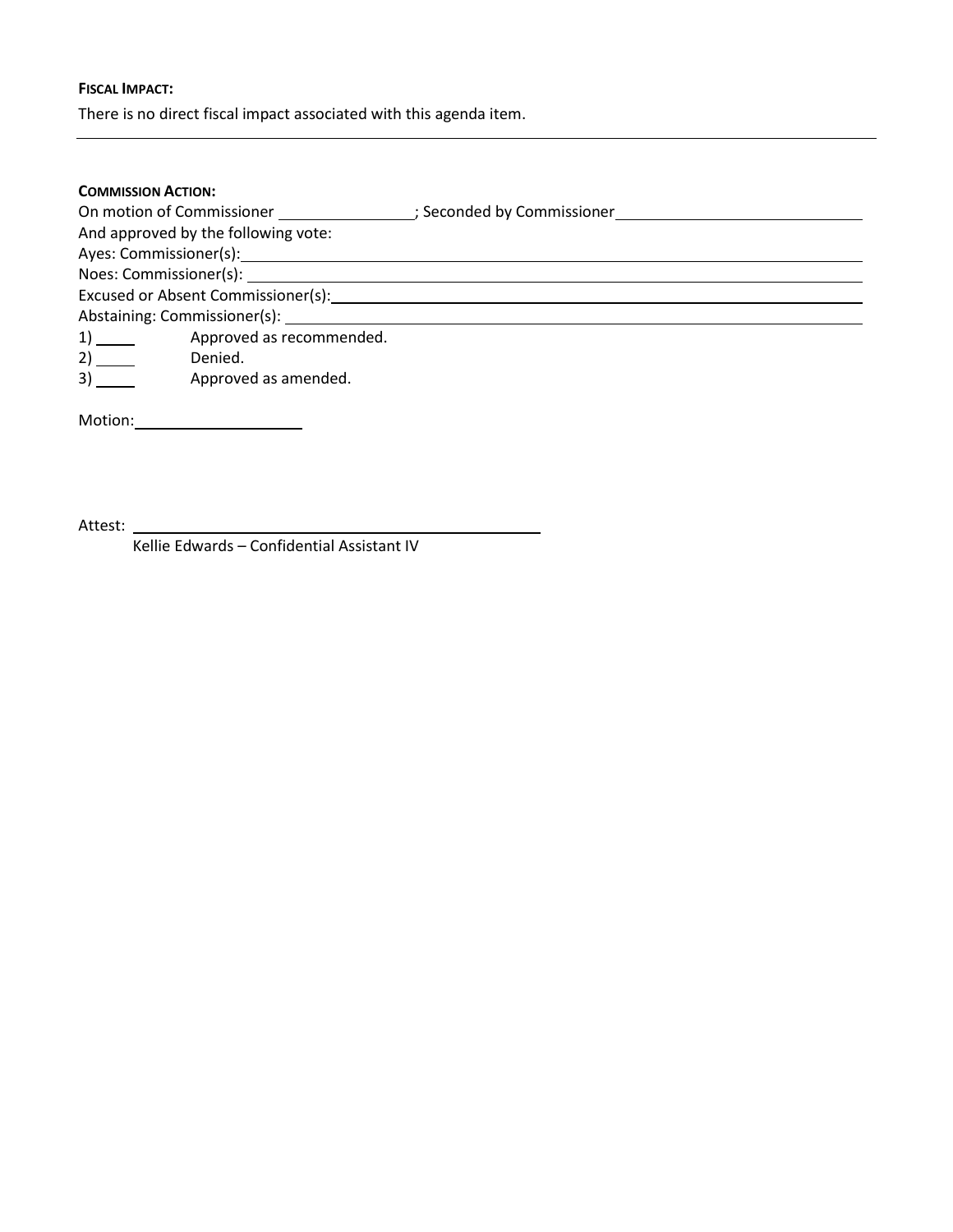#### **Section 506 – Contract Budgets and Budget Revision by Contractors**

#### **Policy:**

It shall be the policy of the Commission to require Contractors to establish, at the time a contract is signed, an estimated expenditure budget for the contract. Contractor is responsible for management and monitoring of monthly expenses and budget to avoid overspending. Expenditures made by Contractors are not to exceed 120% of any line item and are not to exceed the subtotal in the Personnel, Services, or Fixed Assets categories without a budget revision being submitted and approved by the Executive Director or his designee.

#### **Procedure:**

- **506.1** Prior to the contract start date, the Contractor shall provide budget documents to the Commission for review and approval.
	- □ Fiscal Year Budget form annual line item budget
	- □ Budget Narrative describe and substantiate the line item budget amounts

Personnel Worksheet – describe the full time equivalent of each staff member allocated to program

- **506.2** Budget revisions initiated by the Contractor are to be submitted in advance of the proposed change by submitting a Budget Revision Form and a Budget Narrative Form. The Commission may choose not to reimburse expenses incurred prior to the approval of a submitted budget revision request. Budget revision requests may be submitted at any time between July and April of the fiscal year. Revisions may not be submitted during May and June.
- **506.3** Budget revisions should be used with great discretion on the part of a Contractor. A maximum contract amount should not be viewed as the Contractors money, but rather as Commission funding approved to accomplish the goals of the budget plan that was approved. A budget plan is created for each contract and approved before the contract begins. This budget plan is the approved spending roadmap in order to achieve the Commission's priorities. If a Contractor is not expending funds in specific budget categories according to the plan, there should be no expectation by the Contractor to be entitled to maximum funding of the contract. Examples of funding for budget revisions that will not be approved by the Commission, and should not be submitted, include:
	- □ Stocking up on supplies that are outside the scope or budget plan
	- Purchasing for a different fiscal year
	- □ The intention to expend unused funds to avoid "losing" the funding
- **506.4** Approval of the Executive Director or designee is required for any budget revision proposed by a Contractor that:
	- Increases or decreases a line item by more than 420%
	- Increases or decreases the subtotal of the Personnel, Services, or Fixed Asset categories

**Commented [VA1]:** Recommending 20%, increased from 10% to reduce the number of revisions needed and to align practice with First 5 CA, other First 5's and other County **Departments**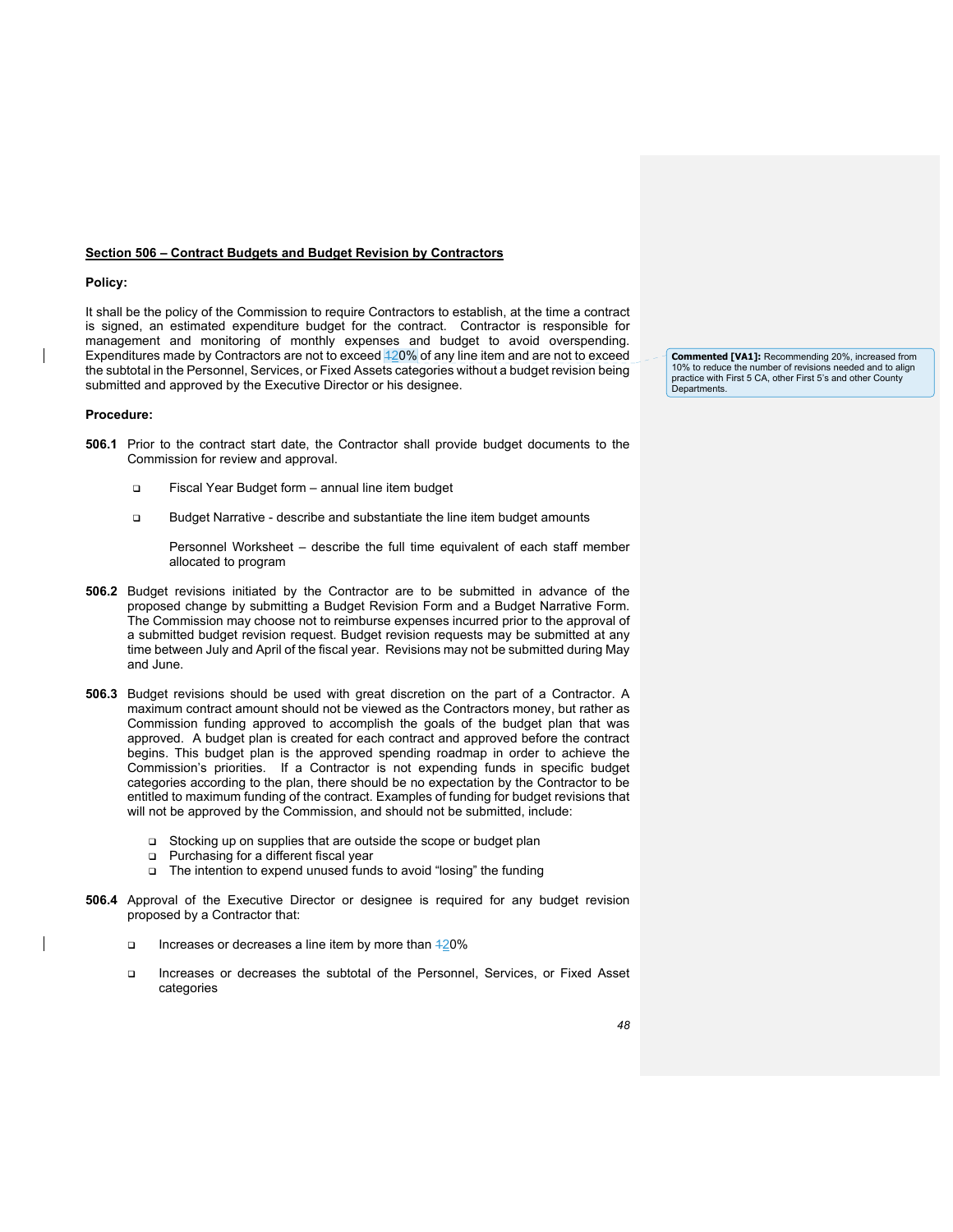| Section 509 - Gift Card Guidelines<br>______________________                                                                                                                       | Formatted: Font: 11 pt                                    |
|------------------------------------------------------------------------------------------------------------------------------------------------------------------------------------|-----------------------------------------------------------|
|                                                                                                                                                                                    | Formatted: Indent: Left: 0", First line: 0"               |
| Policy:                                                                                                                                                                            | Formatted: Font: 11 pt, Bold                              |
| Contractors shall have internal control policies and procedures for the use of gift cards as an                                                                                    | Formatted: Font: 11 pt                                    |
| incentive for clients. Contractor must ensure established controls are followed and applied when                                                                                   | Formatted: Font: 11 pt                                    |
| purchasing gift cards using Commission funds.                                                                                                                                      |                                                           |
|                                                                                                                                                                                    | Formatted: Font: 11 pt                                    |
| <b>Procedure:</b>                                                                                                                                                                  | Formatted: Font: 11 pt, Bold                              |
|                                                                                                                                                                                    | Formatted: Font: 11 pt                                    |
| 509.1 Gift cards can only be purchased from those vendors providing appropriate services and                                                                                       | Formatted: Font: 11 pt, Bold                              |
| supplies for the specific activities in the contract. Contractors are expected to follow reasonable<br>use of gift cards (e.g. the dollar amount and number of cards distributed). |                                                           |
|                                                                                                                                                                                    |                                                           |
| 509.2 Gift cards must be used during the fiscal year they are purchased and may not be                                                                                             | Formatted: Font: Bold                                     |
| invoiced to the Commission until they been distributed to clients.                                                                                                                 |                                                           |
|                                                                                                                                                                                    |                                                           |
| <b>509.3</b> When purchasing gift cards, the following should be considered:                                                                                                       | Formatted: Font: Bold                                     |
|                                                                                                                                                                                    | Formatted: Font: 11 pt                                    |
| ∟ Have the gift cards been pre-approved by Commission staff, either through an<br>existing program budget or special request                                                       | Formatted: Font: 11 pt                                    |
| Does the selected vendor sell unallowable items such as tobacco products,                                                                                                          |                                                           |
| alcohol, firearms, etc.? If so, the vendor may not be an appropriate choice and                                                                                                    |                                                           |
| other vendor should be considered.                                                                                                                                                 | Formatted: Font: 11 pt                                    |
| Anticipated need should be based on historic and anticipated future use along with                                                                                                 | Formatted: Body Text 2, Bulleted + Level: 2 + Aligned at: |
| current inventory balances. Additionally, gift cards should be distributed during                                                                                                  | $0.75" + Tab$ after: $1" + Indent$ at: $1"$               |
| the fiscal year they are purchased                                                                                                                                                 |                                                           |
| Inventory quantities shall be based on needs that do not exceed a month time<br>period to ensure risk is kept at a minimum                                                         | Formatted: Font: 11 pt                                    |
|                                                                                                                                                                                    |                                                           |
| <b>509.4</b> Incentive gift cards shall be immediately safeguarded after being purchased. Gift cards                                                                               | Formatted: Font: 11 pt, Bold                              |
| must be placed in a safe or locked receptable and stored in a properly secured location                                                                                            | Formatted: Font: 11 pt                                    |
| with limited access. Only employees with a clear and practical need shall have access to                                                                                           |                                                           |
| the gift cards.                                                                                                                                                                    |                                                           |
|                                                                                                                                                                                    |                                                           |
| 509.5 A gift card inventory log shall be maintained on a perpetual basis. The log should<br>document the following information for each gift card purchased:                       | Formatted: Font: 11 pt, Bold                              |
|                                                                                                                                                                                    | Formatted: Font: 11 pt                                    |
| u Vendor                                                                                                                                                                           | Formatted: Font: 11 pt                                    |
| □ Gift card number                                                                                                                                                                 |                                                           |
| <u>a Value</u>                                                                                                                                                                     |                                                           |
| Date purchased and date issued                                                                                                                                                     |                                                           |
| o Client who received the gift card                                                                                                                                                |                                                           |
| □ Name and signature of employee who distributed the gift card                                                                                                                     |                                                           |
| 509.6 A monthly reconciliation of gift card activity and balances shall be performed using the                                                                                     | Formatted: Font: 11 pt                                    |
| inventory log. Any discrepancies noted shall be resolved immediately. If discrepancies                                                                                             |                                                           |
| cannot be resolved then Commission staff shall be informed immediately.                                                                                                            | Formatted: Font: 11 pt, Bold                              |